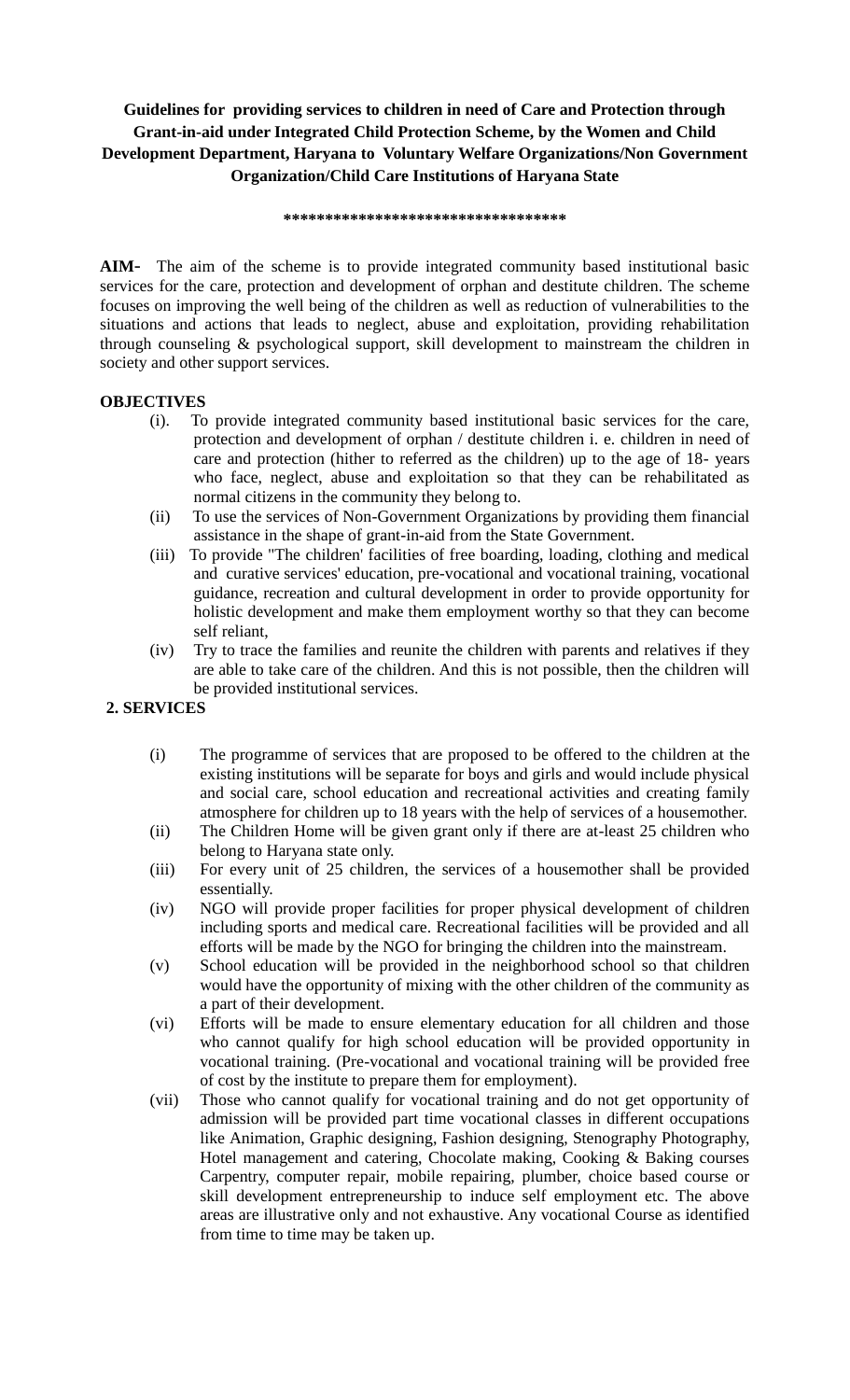- (viii) For those who reach 15 years of age, will be provided the apprenticeship training promoted by the Ministry of Labour or with the help of local industries. NGO will be responsible for rehabilitation of the children in the community.
- (ix) NGO shall provide the services of training professional for counseling to meet the psychological needs of children.
- (x) Tour & fields trips shall be arrange during their vacations for children.

#### **3. GUILDELINES FOR THE GRANTEE ORGANISATIONS:**

With regard to the children in institutions who have attained the age of 18 years but have not yet started earning a livelihood and have no place to go, the following should be adopted:-

- (i) As a general rule, efforts shall continue to be made to plan the education/career of the children in such a way that they become self reliant by the time they attain the age of 18 years.
- (ii) If older children (above 18 years) have to be kept in children's homes in the absence of other alternatives separate arrangements for them would be desirable instead of keeping them with younger children.
- (iii) Special care and safety shall be provided for girls. Every effort should be made to get them married. They shall not be discharged from homes without making proper and suitable alternative arrangements.
- (iv) Academically brilliant children, whether boys or girls, shall be given full opportunity to stay on in the homes, pursue higher studies and realize them full potential.
- (v) Non-formal vocational training, especially through apprenticeship and expansion of vocational training facilities in the form of service and repair centers and Training-cumproduction centers, shall be the major plank for enabling such children to earn honorable living and ceasing their dependence on homes.
- **(vi)** The grant-in-aid should continue to be given to the institutions for the children above 18 years of age in the above-mentioned cases, subject to the availability of funds.

## **(vii) No NGO/Trust/ Society/Organization should be involved in any kind of dispute or involved in court case**

## **4. CRITERIA FOR ADMISSION OF CHILDREN INTO CHILDREN'S HOME:**

Admission of children of Haryana State into Children's Homes shall be made according to the following criteria:-

- (i) Children who are orphans, abandoned, missing, runaway child, whose parents cannot be found after reasonable inquiry and do not have near relatives to look after them.
- (ii) Children who are found without any shelter or settled place of abode or any other ostensible means of subsistence.
- **(iii)** Children of single parent families deprived of adequate family care due to death, desertion, prolonged illness, imprisonment of one of the parents.

## **5. ADMISSION OF CHILDREN**

- i. No child can be admitted or sent out of the CCI without the permission of Child Welfare Committee and Deputy Commissioner.
- ii. The Child Welfare Committee will meet once in a quarter and after holding such an enquiry, the Committee will send its reports to headquarter by  $10<sup>th</sup>$  of the succeeding month in which the meeting is held.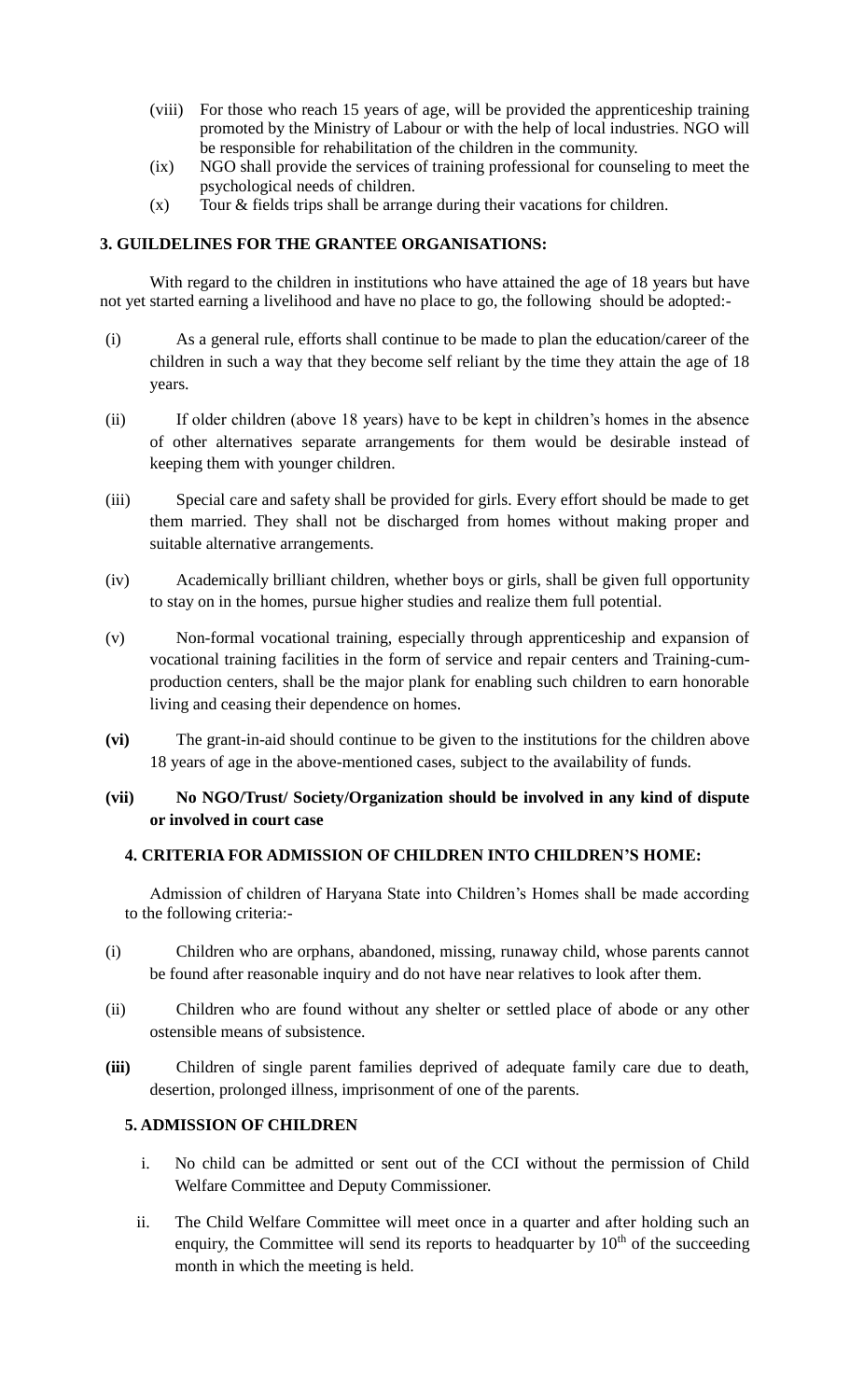- iii. The Committee should also take into account any new facts, which come to its notice at the time of review.
- **iv.** It would be incumbent for the CCI to annex all the reports of the Committee with the Grant-in-aid proposals before sending it to the Headquarter.
- v. **The State can refer any children who need care and protection with the approval of CWC to the institution and it shall be binding upon the CCI to ensure the security of the child.**

#### **6. ELIGIBILITY FOR ASSISTANCE:**

The **following terms and conditions are mandatory for the NGOs to** fulfill before applying or **sanctioning/releasing the grant:-**

- a. Should be Registered under the Society's Registration Act, 1860 and Registered under JJ Act 2000 under section 34(3)
- b. Should have proven capability of work in the area of Child Welfare for a period of three years.
- c. Should have a capacity for reaching out to at least a unit 25 Children.
- d. Should have building as per Integrated Child Protection Scheme norms under the Scheme. Norms for building/accommodation for an Institution with 50 children shall be as per detail at Annexure 'A'.
- e. Staffing pattern should as per the norms of ICPS. Detail is at annexure 'B'.
- f. It is mandatory for the NGOs/CCIs to installed Biometric machines for children as well as for the staff of the home so that fake attendance of the staff or children can be detected and entailed.
- g. Should to update the data for missing Child track system on the website and attend the training on missing child tracking system.
- h. All NGO CCI's must open bank accounts for SCPS funds in nationalised bank.
- i. Should have a landline telephone, Email address, complaint box, Phone No. of DC; SP painted on prominent walls of shelter Home, visitors Books.
- j. Police verification of staff engaged by NGOs should be carried out, including for any new appointment in the future.
- k. Police verification of the Child care institution/ home should be carried out by Police Department.
- l. The Home for Girl Children should have only women staff working inside the Shelter Home.
- m. Should have proper safety arrangement in the Institution.
- n. Should have a properly constituted managing body with its powers, duties and responsibilities clearly defined and laid down in its Memorandum of Association/ bye laws police verification.
- o. It should not run with profit motive for any individual or a body of individuals.
- **p.** Should implementation daily activity schedule for the children in the home.
- q. **Annual Audit should be done by a Chartered Accountant and Women and Child Development Department can also depute audit team/officers for annual audit of the CCI.**

#### **6. FUNDING PATTERN**

Under the Scheme, Government will provide financial assistance to the CCIs/NGOs for meeting the recurring expenditure of the children *i.e*.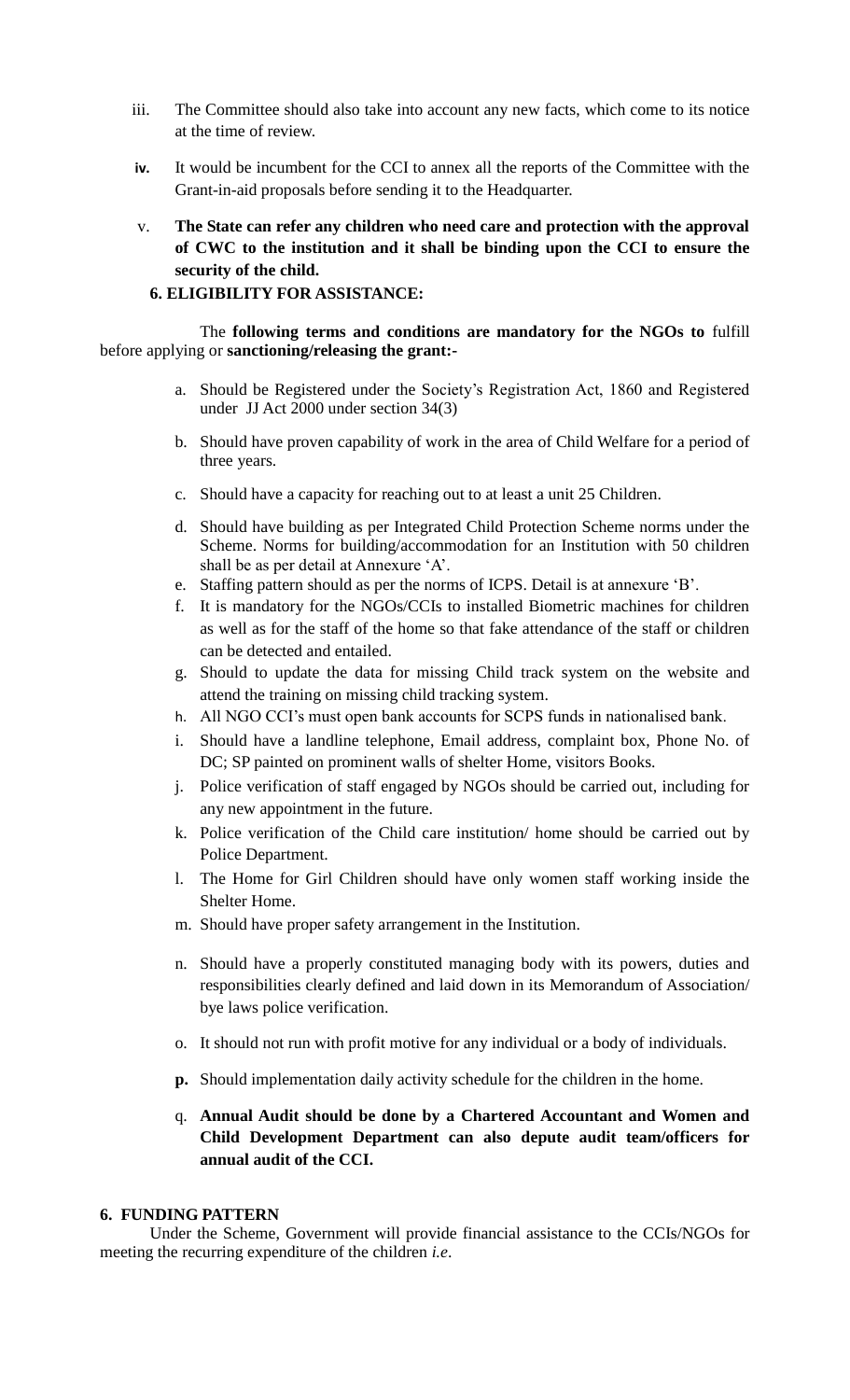- Maintenance allowance (food, clothing, medicine, soap, oil etc) at the rate as decided by the Govt. of Haryana /Govt. of India from time to time.
- It is mandatory for the CCI to appoint Staff as per norms of Integrated Child Protection Scheme (ICPS) as annexed at B. **The NGOs will bear:---**
- 10% matching share of the grant.
- Cost towards education and vocational education of inmates.

### **7. APPLICATION AND SANCTION**

Women & Child Development Department will invite applications from Institutions/CCIs for applying under this scheme through public notice. A non- government Organization/CCIs desirous of applying under this scheme should send its application in the **prescribed proforma (Annexure C)** to the concerned District Programme Officer/ District Child Protection officer (ICPS) who shall after verifying the provisions made in the Institution/ CCI, will forward the application to Director General, Women & Child Development Department of Haryana after due recommendation of concerned Deputy Commissioner. Further, State or District level Officers will inspect the CCIs/institute to check compliance of terms and conditions as laid in the scheme. On the recommendation of Deputy Commissioner and inspection report of officials, sanction will be granted.

In case the actual expenditure on the items for which assistance was sanctioned fall below the level at which the grant was determined, the organization shall be liable to refund unutilized portion of the grant along with interest to the Government of Haryana. The organization shall maintain separate accounts no. of the grants received under this scheme. These accounts shall be got audited by a Chartered Accountant. They shall always be open to check or test check by an officer deputed by the Govt. of Haryana or Accountant General, Haryana or any person authorized by him.

The head of account to which the expenditure regarding sanction of grant –in-aid shall be debited, shall be decided by the Govt. from time to time.

#### **8. INSPECTION/MONITORING**

- i. Team nominated by the Director General, Women & Child Development Department, Haryana will visit the institution at any time for **surprise check** to evaluate the implementation of the scheme by the organization.
- ii. Time to time monitoring/Inspection of NGOs can be carried out by the District Administration and officers of the Department.
- iii. A evaluation study will be conducted to know the impact of the Scheme after three years of the implementation of the scheme. Such evaluation will be carried out by outside Agency either through the University of State of any other expert agency as decided by Govt.
- iv. For **effective Monitoring & Follow up of Implementation of Terms & conditions**, homes/ CCI/ NGOs to submit:-
	- Quarterly reports which includes **Quarterly fund utilization report** in format prescribed by the Govt. from time to time will be submitted by the NGO.
	- **Submission of terms & conditions compliance reports**
	- Follow up assessment visits before release of next installment.

This issue with the concurrence of the Finance Department conveyed vides their U.O. No. 1/16/2009-3FG-II(558) dated 28/04/2009.

> SHASHI GULATI, Principal Secretary to Government Haryana, Women & Child Development Department, Haryana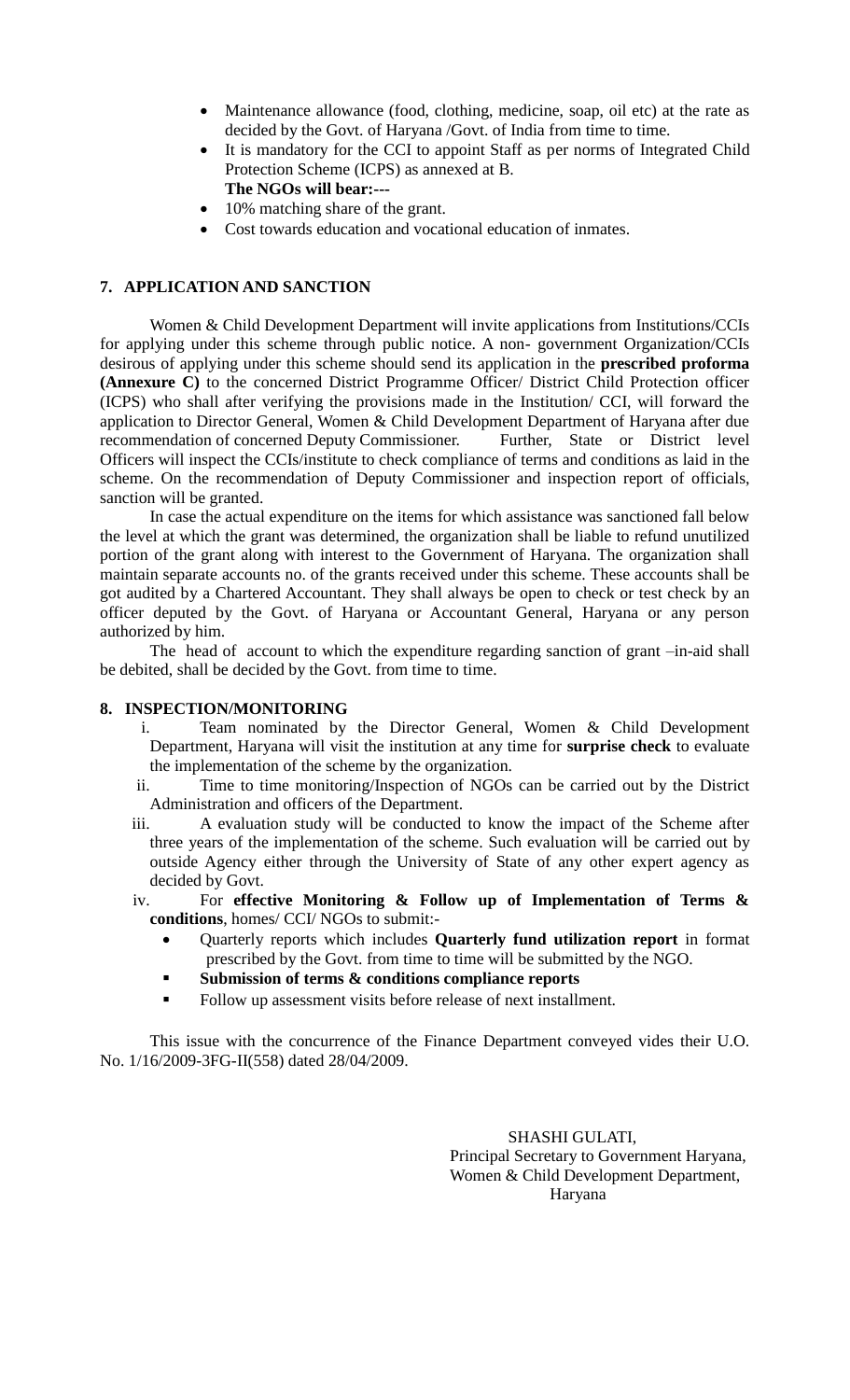## **ANNEXURE 'A'**

## **Norms for building or accommodation for an institution with 50 children.**

| (i)    | 4 Dormitories                                  | Each 500sq.ft for 50 children i.e. 2000sq.ft.         |  |
|--------|------------------------------------------------|-------------------------------------------------------|--|
|        | 2 Dormitories                                  | Each 500sq.ft for 50 children i.e. 1000sq.ft.         |  |
| (ii)   | 2 Classroom                                    | 300 sq. ft for 25 children i.e. 600 sq. ft.           |  |
| (iii)  | Sickroom/First aid room                        | 75 sq. ft. per child for 10 children i.e. 750 sq. ft. |  |
| (iv)   | Kitchen                                        | 250 sq. ft.                                           |  |
| (v)    | Dinning Hall                                   | 800 sq. ft.                                           |  |
| (vi)   | Store                                          | $250$ sq. ft                                          |  |
| (vii)  | Recreation Room<br>having<br>T.<br>$V_{\cdot}$ | 300 sq. ft.                                           |  |
|        | Sports equipments                              |                                                       |  |
| (viii) | Library cum Reading room                       | 250 sq. ft.                                           |  |
| (ix)   | 5 Bathrooms                                    | 25 sq. ft. each i.e. 200 sq. ft.                      |  |
| (x)    | 8 Toilets/Latrines                             | 25 sq. ft. each i.e. 125 sq. ft.                      |  |
| (xi)   | Office rooms                                   | (a) Principal, Incharge room 300 sq. ft.              |  |
|        |                                                | (b) Superintendent room 200 sq. ft.                   |  |
|        |                                                | Total 500 sq. ft.                                     |  |
| (xii)  | Counseling & guidance room                     | 120 sq. ft.                                           |  |
| (xiii) | Workshop                                       | 1125 sq. ft for 15 Juvenile @ 75 sq. ft. per trainee  |  |
| (xiv)  | Playground                                     | Sufficient playing area shall be provided in every    |  |
|        |                                                | institution according to the total number of children |  |
|        |                                                | in Institution.                                       |  |

**Note-** Area indicated in Column no. ii to xiv will be proportionately reduced if number of inmates are 25.